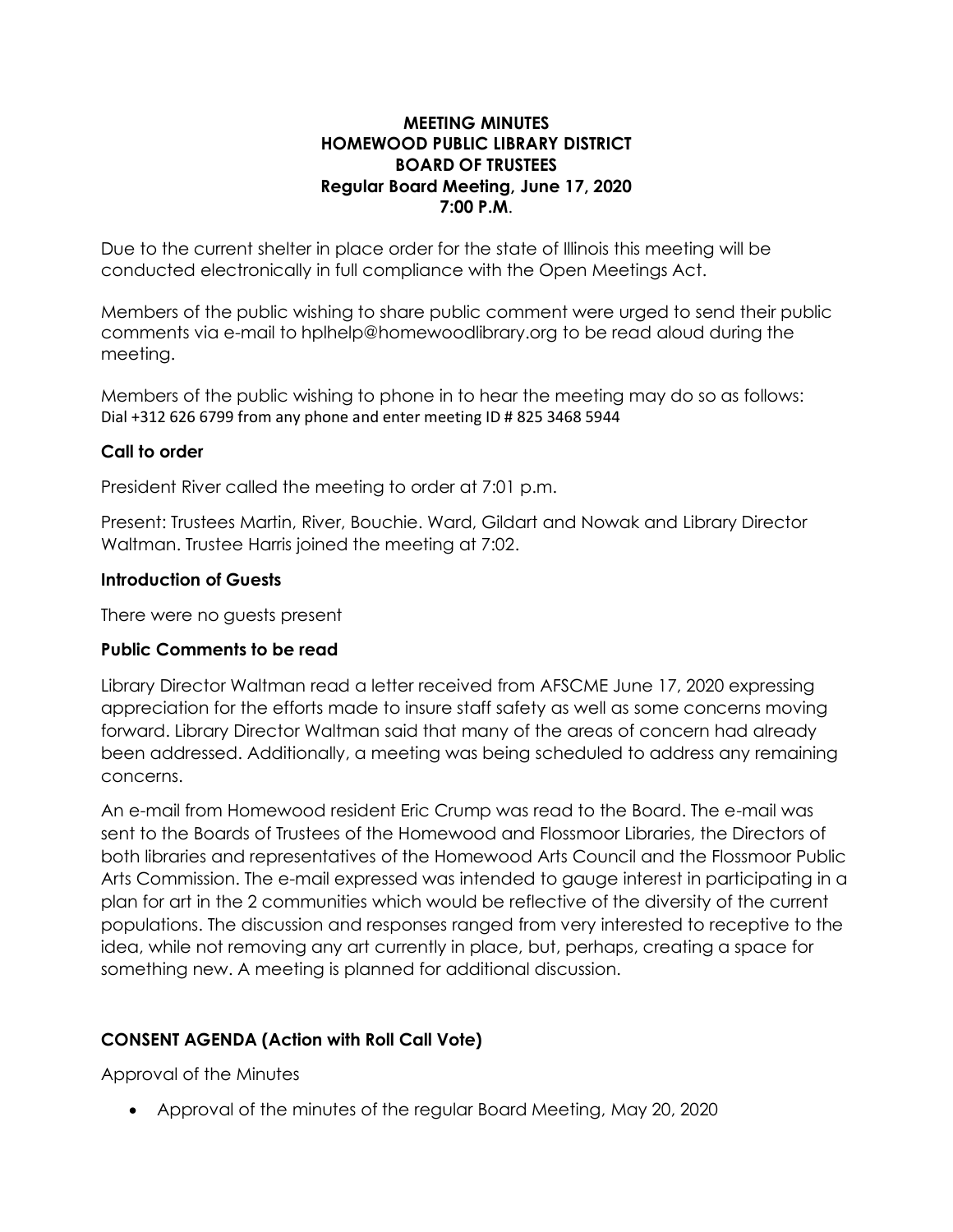Acceptance of the Financial Report of May, 2020

- Approval of the General Fund Check Register dated May 28 and June 10
- Acceptance of the Bills Payable Report in the amount of \$144,460.45
- Payroll, IMRF and FICA payments May 2020
- Balance sheet as of May, 2020
- FY 2019 YTD Actual vs. Budget

Acceptance of the May 2020 Statistical Reports

Trustee Nowak motioned and Trustee Ward seconded approval of the consent agenda with one typographical fix to the May, 2020 minutes.

Ayes: Bouchie, Harris, Martin, Ward, River, Gildart and Nowak

Nays: None

Motion carried

### **Old Business**

• Bylaws language recommendation (action)

Trustee River shared the drafted change to the Trustee Bylaws allowing the Trustees to meet as a Committee of the Whole, if/when the Board deems it necessary.

Trustee Ward motioned and Trustee Nowak seconded to approve the bylaw as presented.

Ayes: Bouchie, Harris, Martin, Ward, River, Gildart and Nowak

Nays: None

Motion carried

• Reopening and related business (action)

Director Waltman presented a reopening plan that outlined safety processes and procedures and included reopening for appointments only to Homewood patrons only starting July 13<sup>th</sup>, 2020. There was some discussion of the plan and the Illinois reopening phases. Trustee River was opposed to the reopening of the library for appointments out of a concern for the risk to staff becoming infected with COVID-19. She believed that it was safe now only to offer curbside service, which fulfills the library's core mission.

Trustee Bouchie motioned and Trustee Harris seconded to approve the plan to reopen as outlined.

Ayes: Bouchie, Harris, Martin, Ward, Gildart and Nowak

Nays: River

Motion carried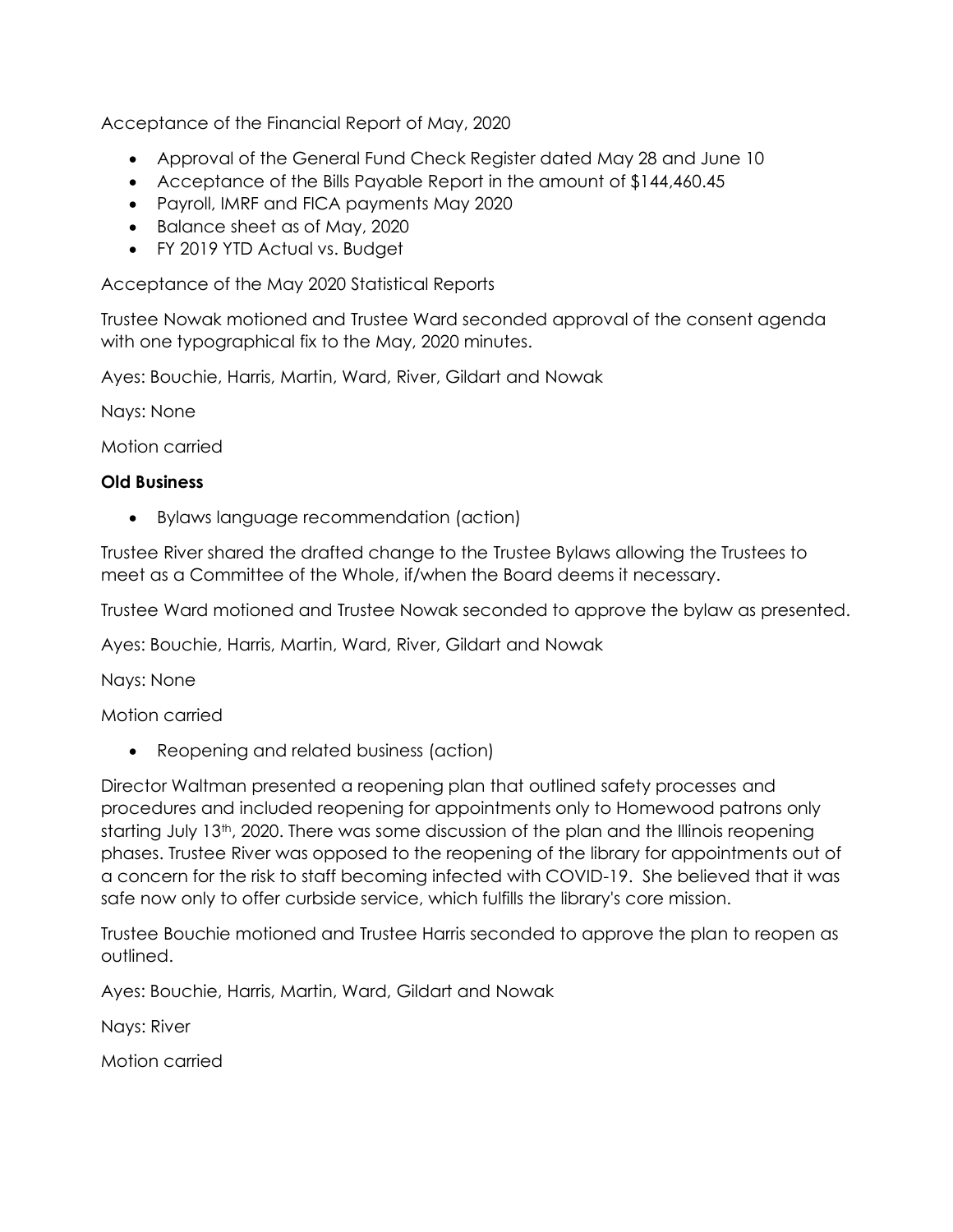• Final budget review (action)

Director Waltman presented the budget with slight revisions from the draft budget previously presented, particularly in the area of insurance as those costs are expected to rise. There was some discussion about adding to the reserve funds moving forward.

Trustee Nowak motioned and Trustee Ward seconded to approve the budget as presented.

Ayes: Bouchie, Harris, Martin, Ward, River, Gildart and Nowak

Nays: None

Motion carried

### **New Business**

• Ordinance No. 20-1 2020-2021 Meeting Dates

The meeting dates for 2020-2021 were presented. There were no changes to any dates and the Board will continue to meet the third Wednesday of each month, with the exception of December, 2020.

Trustee Nowak motioned and Trustee Bouchie seconded to approve Ordinance No. 20-1 2020-2021 Meeting dates

Ayes: Bouchie, Harris, Martin, Ward, River, Gildart and Nowak

Nays: None

Motion carried

• Ordinance No. 20-2 Non-resident cards

Ordinance No. 20-2 Non-resident cards was presented.

Trustee Bouchie motioned and Trustee Martin seconded to approve Ordinance No. 20-2 Non-resident cards.

Ayes: Bouchie, Harris, Martin, Ward, River, Gildart and Nowak

Nays: None

Motion carried

• Future Meeting Dates(action)

There was no action or change to any meeting dates.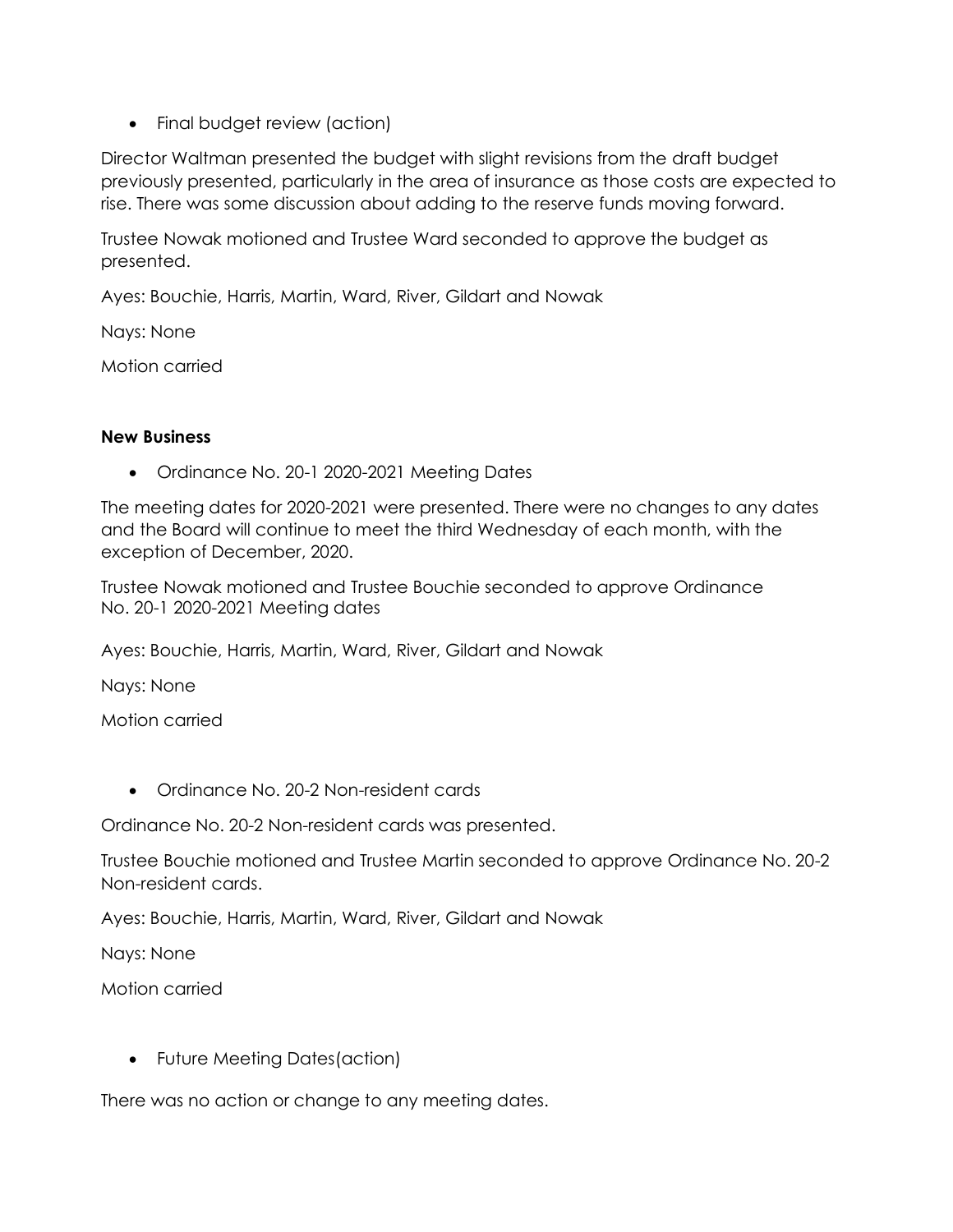• COVID-19 Patron Guidelines additions (action)

Additions to the Patron Behavior Guidelines were presented. These included the expectation for masks to be worn by all individuals entering the building in all public areas and the expectation for individuals in the building to practice social distancing of at least a 6 foot distance from other individuals in the building with the exception of families of up to three individuals who reside in the same household.

Trustee Harris motioned and Trustee Ward seconded the motion to approve these additional guidelines.

Ayes: Bouchie, Harris, Martin, Ward, River, Gildart and Nowak

Nays: None

Motion carried

The Director's Report was moved to this point in the meeting

#### **Director's Report**

- Landscaping Service
- Auditor follow up
- Live and Learn Grant Review
- Budget
- Cook County Tax Calculations

# **CLOSED SESSION**

• Executive Session for the purposes of discussing "The appointment, employment, compensation, discipline, performance, or dismissal of specific employees of the public body or legal counsel for the public body" (5 ILCS 120/2(c)(1)).

There was be a separate, password protected, zoom meeting scheduled for this portion of the meeting.

Trustee Gildart motioned and Trustee Ward seconded to go into Executive Session at 8:25 pm.

Ayes: Bouchie, Harris, Martin, Ward, River, Gildart and Nowak

Nays: None

Motion carried

At this juncture the Board of Trustees and Director Waltman entered a separate, password protected, Zoom meeting. Director Waltman exited the meeting at 8:31 pm.